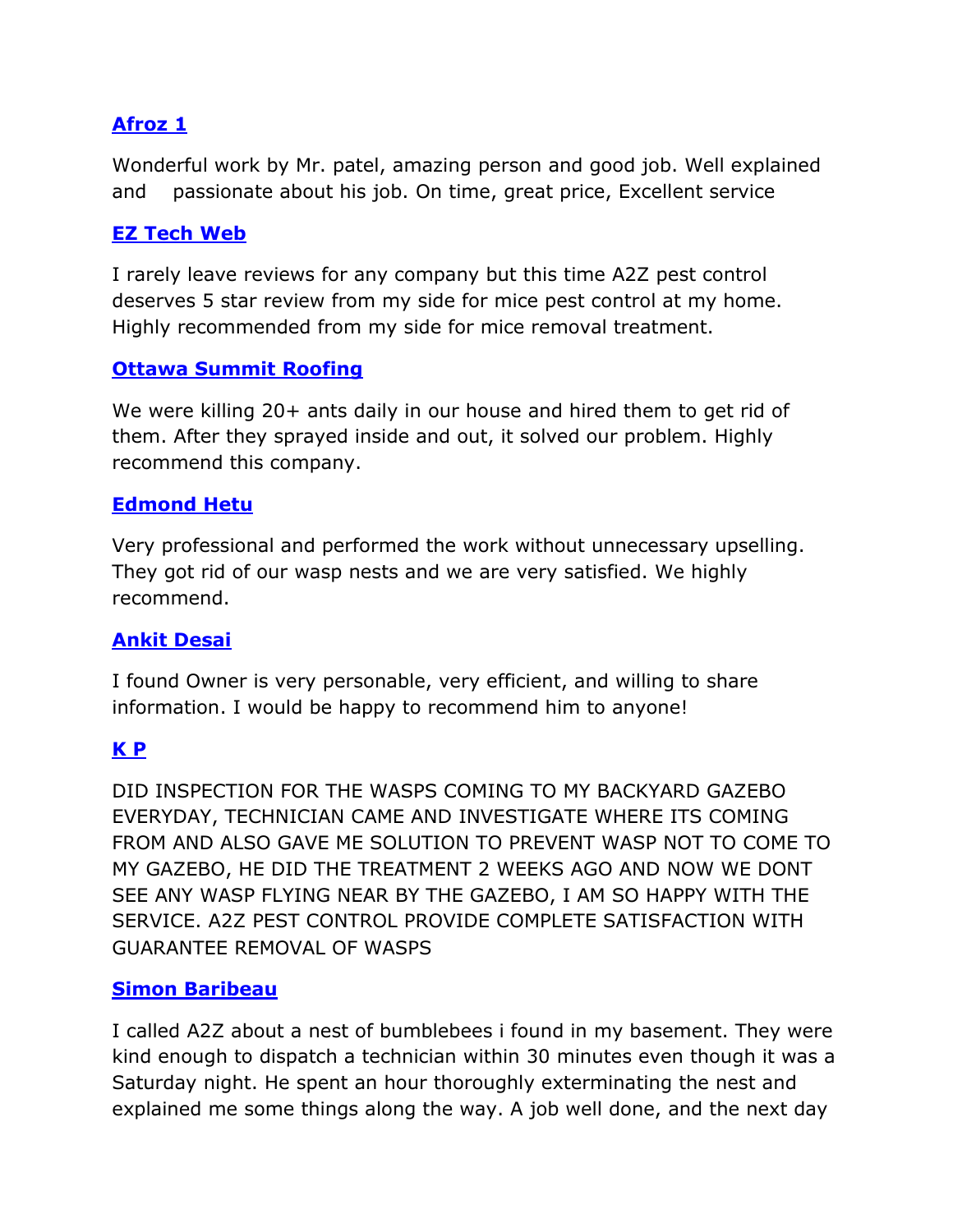there was not a bumblebee left alive. I only deduct 1 star because i thought the price was high for an hour of work and few materials.

# **[Keval Patel](https://www.google.com/maps/contrib/103807312242108465321/reviews/@45.357079,-75.6531232,11z/data=!3m1!4b1!4m3!8m2!3m1!1e1)**

we have what looks like a carpenter ants problem, confined to an area on the top floor inside - there was a suspicious of a nest outside also. I contacted A2Z pest control as it was recommended by my fried, technician arrive at given time, he was taking care of current situation also he mentioned each and every detail of treatment plan, he explained how to protect and also stop further infection of the carpenter Aunts, at the end he showed me the couple of nest underneath my desk, i am very pleased with his service, if i ever need pest control service i know whom to call now, thanks to A2Z pest control

#### **[Mohit Desai](https://www.google.com/maps/contrib/103214235231525901508/reviews/@45.2902031,-111.776022,3z/data=!4m3!8m2!3m1!1e1)**

My family was really scared when they saw raccoon passing on backyard deck, Then I just called one of the company but they said we we don't work in wildlife animal control. Thanks to google search I found A2Z Pest Control and called this company and their team come on time and provided so friendly, professional work for raccoon control very quickly. If you are looking for wildlife animal removal experts then I will suggest to go with A2Z team.

# **[Dipeeka Shah](https://www.google.com/maps/contrib/115118403395838484157/reviews/@33.2323718,-3.388992,3z/data=!3m1!4b1!4m3!8m2!3m1!1e1)**

I definitely going to recommend A2Z Pest Control to my friend and family, we had bedbugs issue in the rental residential townhouse, initially we call other company but they scheduled were not convenient for us than my friend recommend A2Z pest control, technician was so professional did accommodate us for the treatment as per our schedule, also after 2nd treatment we are so happy now that we don't have to deal with bedbugs any more, we all in our house had a sleepless night before but not anymore now, we glad that we call A2Z Pest Control.

# **[Simranjeet Singh Grewal](https://www.google.com/maps/contrib/114548863845796011108/reviews/@44.5953787,-77.5003766,8z/data=!3m1!4b1!4m3!8m2!3m1!1e1)**

Best pest control in Ottawa. Mr. Patel went above and beyond, did pest control for both cockroaches and mice in same price.

#### **[Fone Cases](https://www.google.com/maps/contrib/113730010087660373203/reviews/@45.2902031,-75.916647,17z/data=!3m1!4b1!4m3!8m2!3m1!1e1)**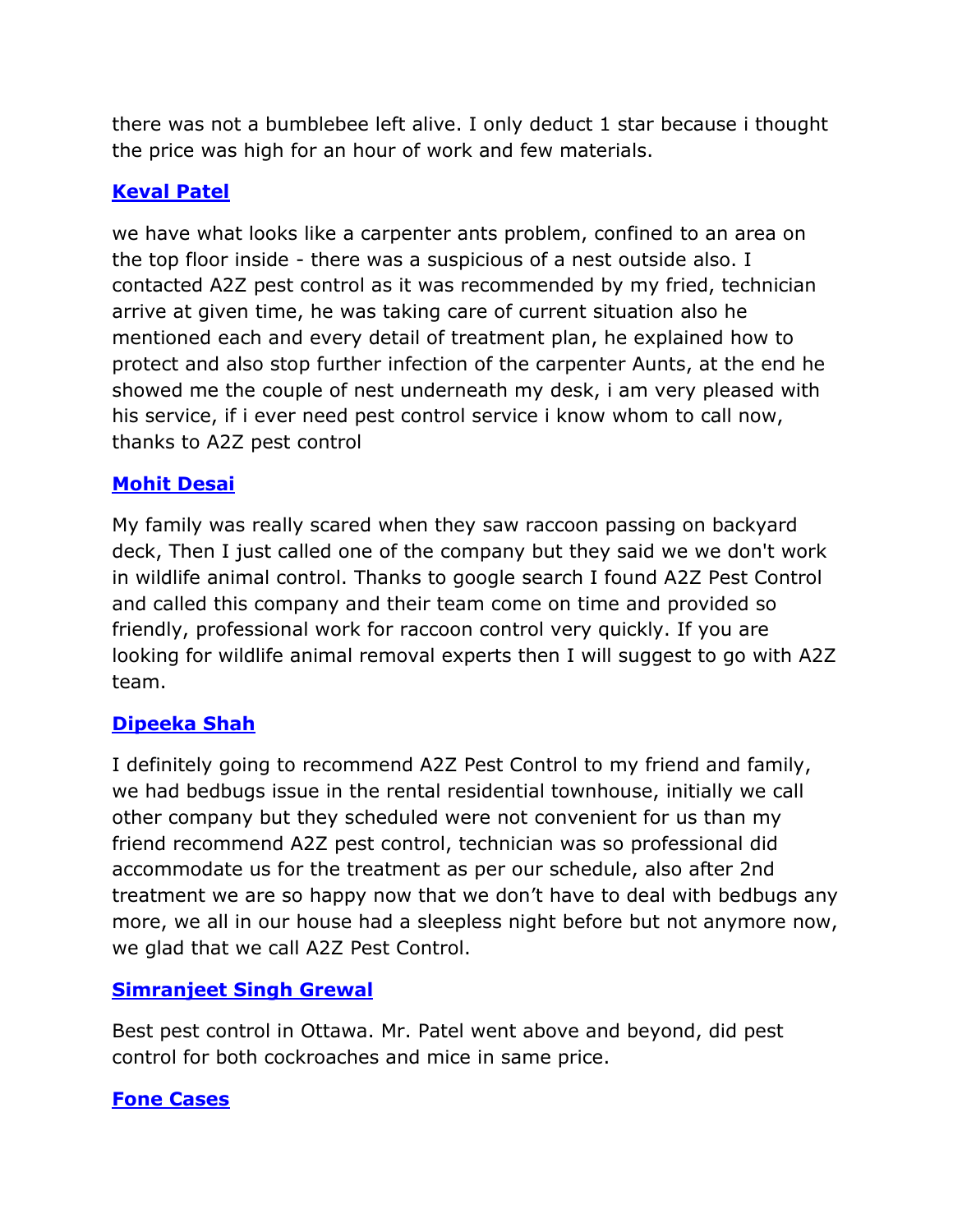Good job by them. Excellent work and on time service. Provide proper advice and services whenever asked. You get what you pay for. Keep it up

# **[Abhay Chintan](https://www.google.com/maps/contrib/109455370769192765345/reviews/@45.3463533,-75.7704914,12z/data=!3m1!4b1!4m3!8m2!3m1!1e1)**

A very good experience. Very professional.

#### **[Karan Gandhi](https://www.google.com/maps/contrib/100200047659465647928/reviews/@45.3396075,-75.8006681,12z/data=!3m1!4b1!4m3!8m2!3m1!1e1)**

Very professional and timely with reasonable prices. Used it for my rental property and I just had a day before the new tenants moved in. Chirag was very flexible in accomodating at the last minute inspite of a busy schedule ahead...

#### **[Raymond Haggarty](https://www.google.com/maps/contrib/105520821945697796578/reviews/@32.5766224,-0.3019074,3z/data=!3m1!4b1!4m3!8m2!3m1!1e1)**

I am very impressed with the pest control service of A2Z Company. A2Z Professional team members of company provided very cost effective Carpenter Ant Removal Treatment at my home. I will recommend everyone to try their service once and you will be so happy with their support team and end results also.

#### **[Debanjan Mitra](https://www.google.com/maps/contrib/115159738696750495300/reviews/@29.1230467,4.1197996,3z/data=!3m1!4b1!4m3!8m2!3m1!1e1)**

Technician was amazing and really explained the process, what he was going to do and how to maintain the property to avoid future issues as well as what to expect. My tenant are haapy with the service.

#### **[Jigar Shah](https://www.google.com/maps/contrib/109901771519809894428/reviews?_ga=2.61138028.1180405571.1653276039-1126724399.1650897864)**

We had a bat flying in bedroom, technician came on same day to remove bat from our house, pleased with quick and affordable service.

#### **[Meet Mangukia](https://www.google.com/maps/contrib/103935411720951555736/reviews/@45.2902031,-75.916647,17z/data=!3m1!4b1!4m3!8m2!3m1!1e1)**

I called for mice at my property. Kumar was very knowledgeable and professional during his visit. He answers all my query. I am happy that i called a2z pest control to get rid of mice at my property.

# **[Harin Upadhyay](https://www.google.com/maps/contrib/107782208219341256429/reviews/@33.8013229,-1.3820089,3z/data=!3m1!4b1!4m3!8m2!3m1!1e1)**

Good Quality and Value for Money. Providing satisfactory services!

# **[Ketan Patel](https://www.google.com/maps/contrib/101589768232738422667/reviews/@45.3531137,-75.7629884,12z/data=!3m1!4b1!4m3!8m2!3m1!1e1)**